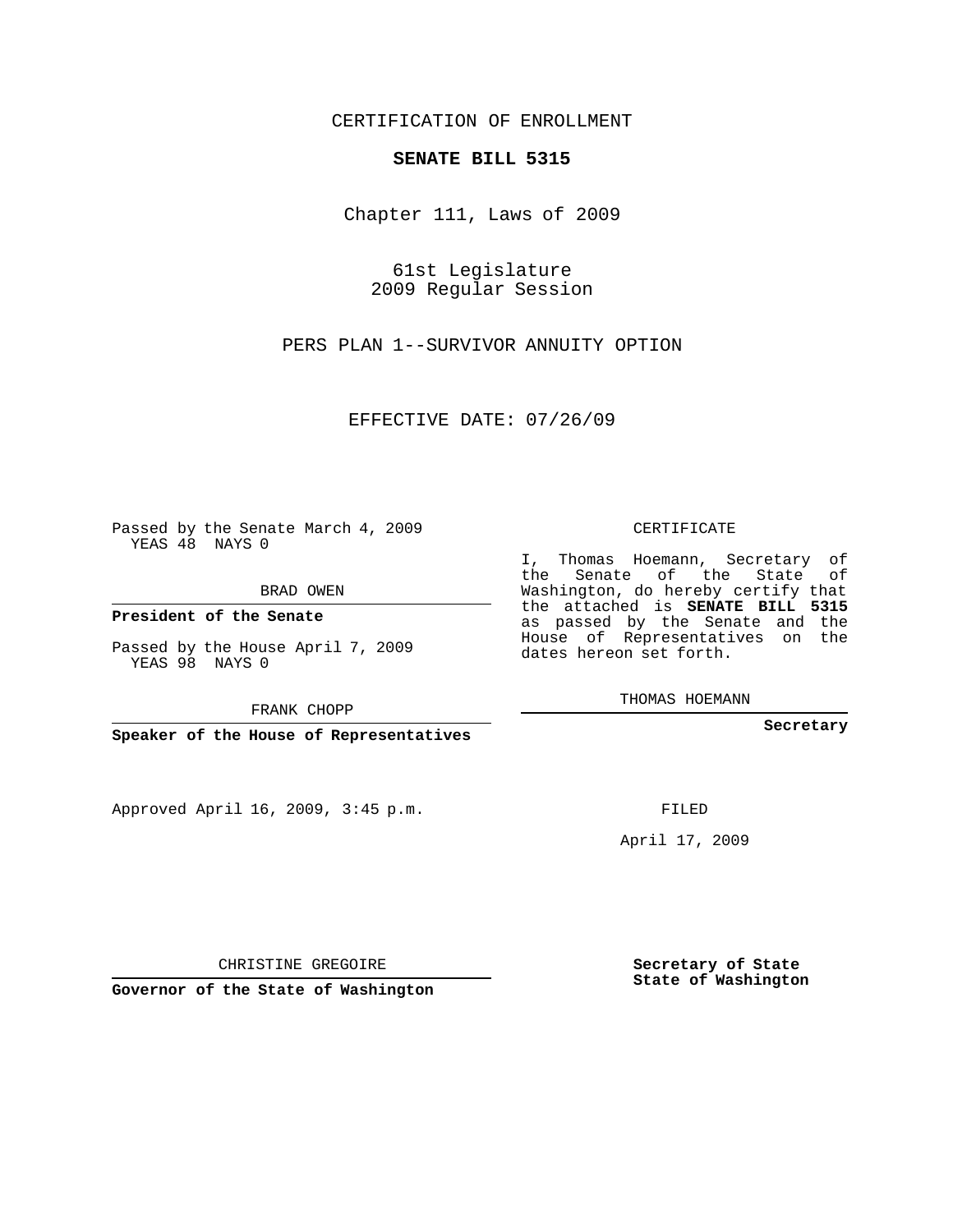## **SENATE BILL 5315** \_\_\_\_\_\_\_\_\_\_\_\_\_\_\_\_\_\_\_\_\_\_\_\_\_\_\_\_\_\_\_\_\_\_\_\_\_\_\_\_\_\_\_\_\_

\_\_\_\_\_\_\_\_\_\_\_\_\_\_\_\_\_\_\_\_\_\_\_\_\_\_\_\_\_\_\_\_\_\_\_\_\_\_\_\_\_\_\_\_\_

Passed Legislature - 2009 Regular Session

## **State of Washington 61st Legislature 2009 Regular Session**

**By** Senators Schoesler, Hobbs, Holmquist, Honeyford, and Fraser; by request of Select Committee on Pension Policy

Read first time 01/20/09. Referred to Committee on Ways & Means.

 AN ACT Relating to extending the survivor annuity option for preretirement death in plan 1 of the public employees' retirement system to members who die after leaving active service; and amending RCW 41.40.270.

BE IT ENACTED BY THE LEGISLATURE OF THE STATE OF WASHINGTON:

 **Sec. 1.** RCW 41.40.270 and 2003 c 155 s 6 are each amended to read as follows:

 (1) Except as specified in subsection (4) of this section, should a member die before the date of retirement the amount of the accumulated contributions standing to the member's credit in the employees' savings fund, less any amount identified as owing to an obligee upon withdrawal of accumulated contributions pursuant to a court order filed under RCW 41.50.670, at the time of death:

 (a) Shall be paid to the member's estate, or such person or persons, trust, or organization as the member shall have nominated by written designation duly executed and filed with the department; or

 (b) If there be no such designated person or persons still living at the time of the member's death, or if a member fails to file a new beneficiary designation subsequent to marriage, remarriage, dissolution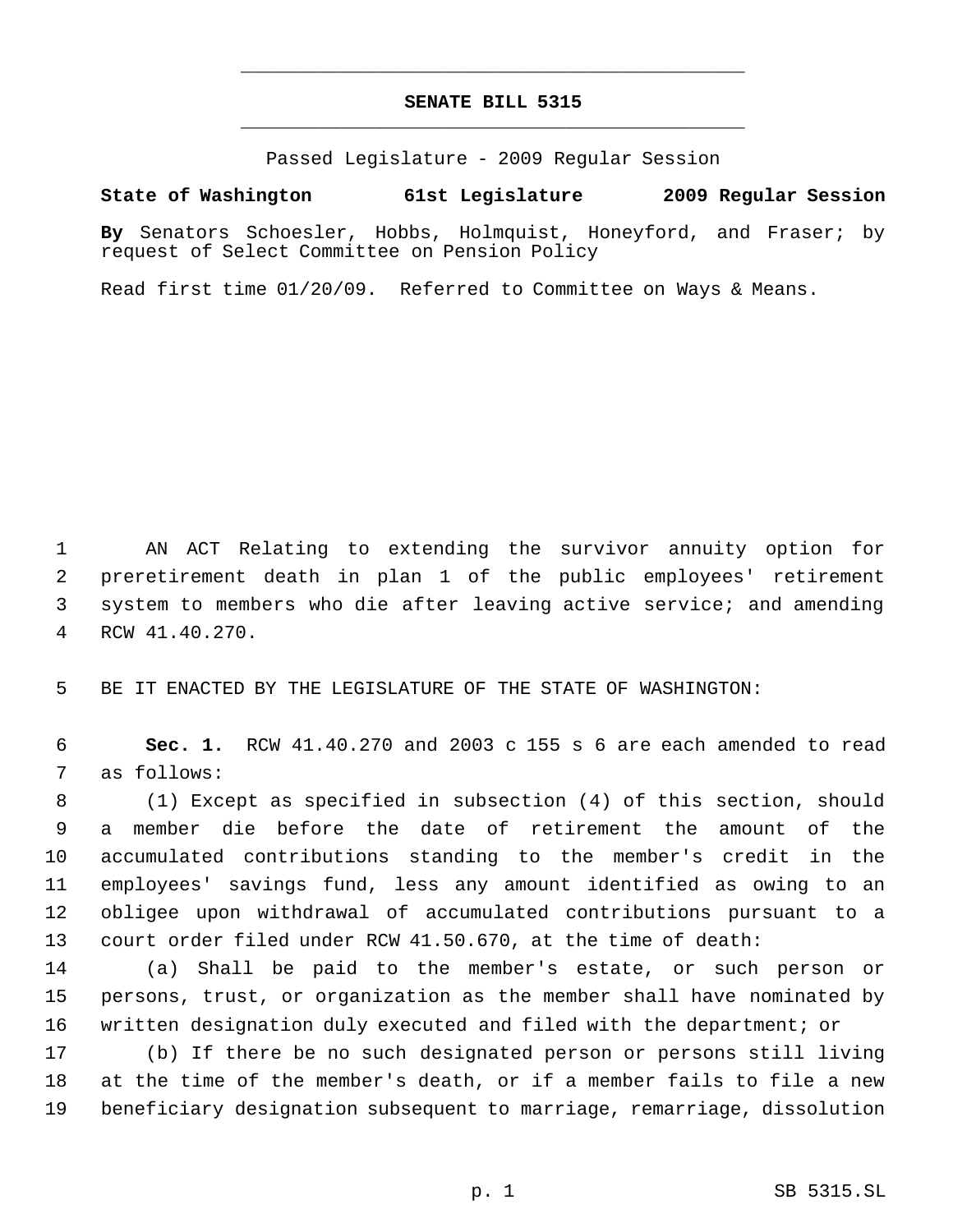of marriage, divorce, or reestablishment of membership following termination by withdrawal or retirement, such accumulated contributions, less any amount identified as owing to an obligee upon withdrawal of accumulated contributions pursuant to a court order filed under RCW 41.50.670, shall be paid to the surviving spouse as if in fact such spouse had been nominated by written designation as aforesaid, or if there be no such surviving spouse, then to the member's legal representatives.

9 (2) Upon the death ((in service, or while on authorized leave of 10 absence for a period not to exceed one hundred and twenty days from the 11 date of payroll separation,)) of any member who is qualified but has not applied for a service retirement allowance or has completed ten years of service at the time of death, the designated beneficiary, or the surviving spouse as provided in subsection (1) of this section, may elect to waive the payment provided by subsection (1) of this section. Upon such an election, a joint and one hundred percent survivor option under RCW 41.40.188, calculated under the retirement allowance described in RCW 41.40.185 or 41.40.190, whichever is greater, actuarially reduced, except under subsection (5) of this section, by the amount of any lump sum benefit identified as owing to an obligee upon withdrawal of accumulated contributions pursuant to a court order filed under RCW 41.50.670 shall automatically be given effect as if selected for the benefit of the designated beneficiary. If the member is not then qualified for a service retirement allowance, such benefit shall be based upon the actuarial equivalent of the sum necessary to pay the accrued regular retirement allowance commencing when the deceased member would have first qualified for a service retirement allowance.

 (3) Subsection (1) of this section, unless elected, shall not apply to any member who has applied for service retirement in RCW 41.40.180, as now or hereafter amended, and thereafter dies between the date of separation from service and the member's effective retirement date, where the member has selected a survivorship option under RCW 41.40.188. In those cases the beneficiary named in the member's final application for service retirement may elect to receive either a cash refund, less any amount identified as owing to an obligee upon withdrawal of accumulated contributions pursuant to a court order filed